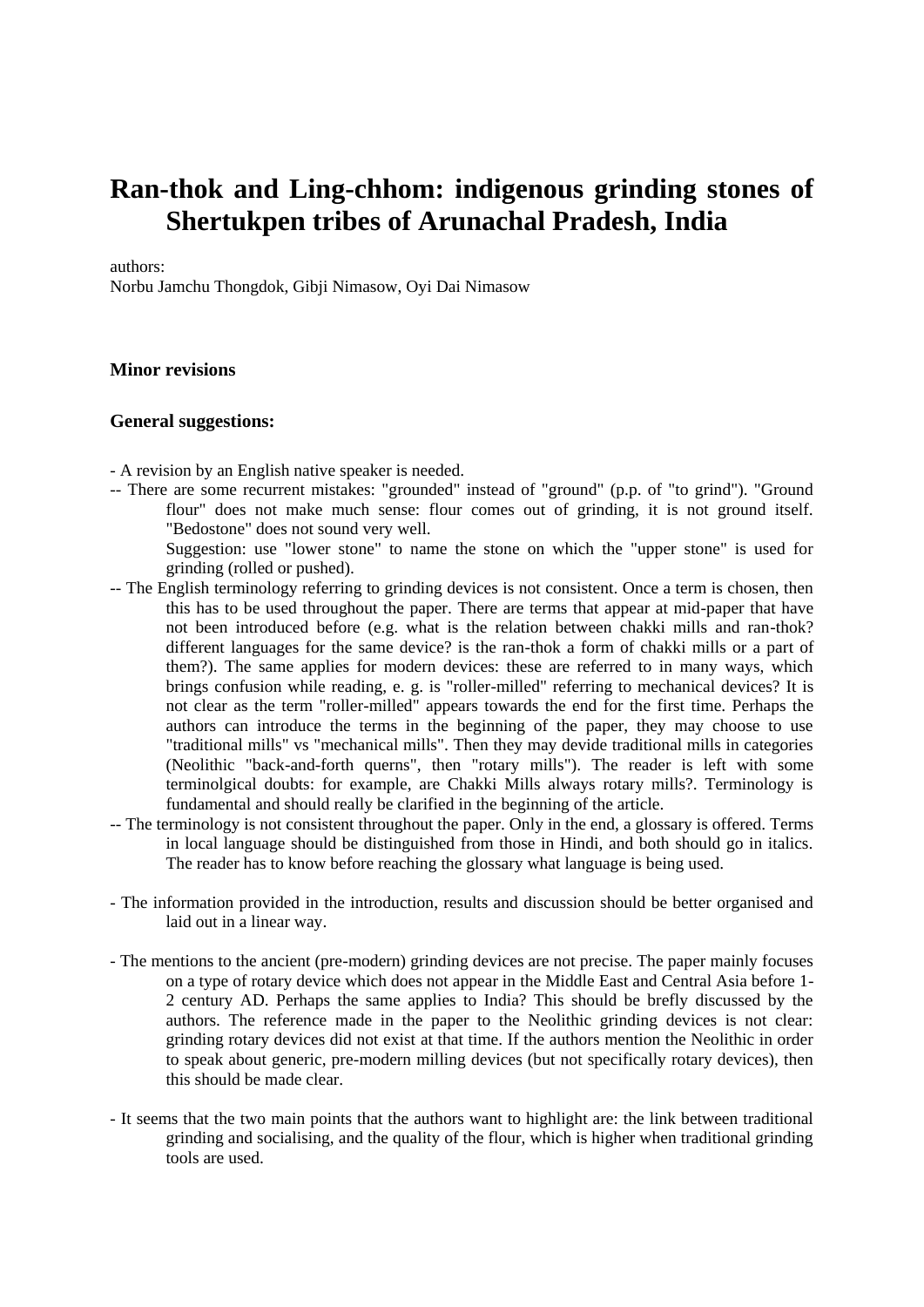Are these two aspects that have the Shertukpens maintain this traditional technology? Not clear if the authors think this.

In any case, these are two very interesting aspects that should really be higlighted with more emphasis as results of the paper.

- Concerning the quality of the flour produced with traditional grinding devices, the authors say that this flour is preferred by people as it has a better taste; however, they add, flour from mechanical devices is much more consumed. This sounds like a contradiction. Perhaps the authors want to say that, despite the taste, people tend to consume more flour from mechanical devices as this is cheaper and more accessible? If this is the case, it should be explained better.

#### **Some specific recommended changes:**

- 3rd line of introduction section: "…to human survival during the past years" suggest remove the word "years"
- 6th line of introduction section: change order to "Upper Palaeolithic and Neolithic" (for chronological consistency).
- 8th line of introduction section: remove "these implements are often called grinding stones".
- 4th paragraph of introduction section: remove ", etc."
- 7th line in results section: typo in "gething" should be getheng
- 12th line in results: "both the stones" remove "the"
- 13th line in results: remove "by the stones".
- 2nd paragraph in results: last sentence starting in "Further reports …)" seems to be missing a verb.
- 3rd paragraph in results: "So, they (…)" change to "interviewed villagers" or similar expression to detail who "they" is referring to.
- p.5 line 3: "The the wooden tool is 20cm" => one "the" should be removed
- p.6 line 3 and 4 from bottom: "which noticeably improve the flavour" & "gives it a subtle smokey flavor"  $\Rightarrow$  please normalize choosing between "flavor" (US) or "flavour" (UK)

#### **Points for specific sections:**

#### **Abstract:**

- The abstract doesn't include the method of investigation and the results of it.

## **Keywords**

- The keywords are not accurate. Suggestion: India, Arunachal Pradesh, Shertukpen tribe, Indigenous culture, Grinding stone;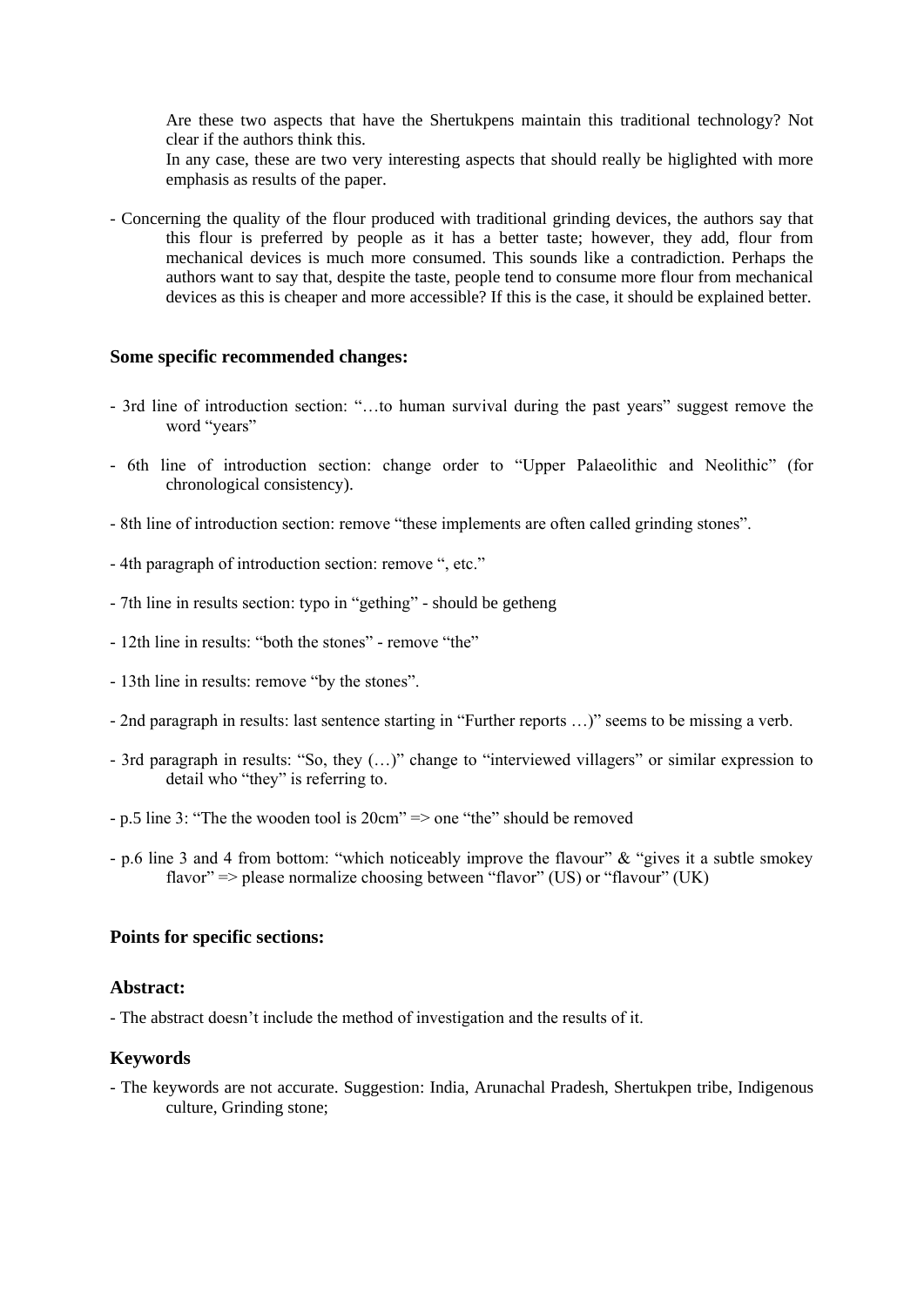# **Introduction:**

- In the Introduction: "However, declining availability of raw materials such as wood and bamboo has encouraged Shertukpen artisans to adapt to their environment and become skilled experts in making stone tools." Could you please make clear if this is your observation or suggestion or if the Shertukpens explained that to you? Indeed, the direct link between the increase of stone tool production and decrease of woody raw materials is an interesting observation if this link is supported by concrete data. This may bring interesting element of discussion for the interpretation of some archaeological material in certain cases (for example concerning the bamboo hypothesis in South-East Asia, even if the contexts are different).

# **Results:**

- The caption of the figures is too short, please explain a bit.
- The text inside the map is not readable.
- It needs a table including the places and the types of grinding tools with some more details such as size, types, materials, etc.

## **Discussion:**

- Nixon-Darcus, 2014 thesis should be cited in the discussion paragraph about Ethiopia and removed from the conclusion.

# **Major revisions**

## **General suggestions:**

- It is difficult to classify the article into a specific research area. Is this article a documentation of "cultural heritage", a kind of ethnological study/cultural anthropological study, or a sociological study. Although the objects are studied, it is very interesting that the users are also included. However, it is not clear from the text what the goal of the study is. Especially in the abstract and in the introduction, a clear statement of the goal of the work is missing.
- The literature cited often refers to archaeological work. However, the subject is about modern objects and modern people. The interviews with the people who create and use these stones are a plus. But the data basis and the systematic evaluation of these is missing. The questionnaire with the questions that were asked to the people could be attached and then the evaluation, according to which criteria the statements that occur in the text were worked out. This would make the relation between the people and these objects better understandable.
- In the description of the stone objects there is a lack of a methodical approach and a data basis on which a systematic evaluation could be made. For example, a simple chaine operatoire description could be used here for the manufacture. Little information is given about the manufacturers.
- Separate the usage. Are the manufacturers and users the same? Is there a specific professional group that makes these stones? Or do people make these objects according to their own needs? Are they also sold or traded?
- In terms of use, the description of the exact sequence of gestures that the users perform in order to use a particular object could be a good contribution.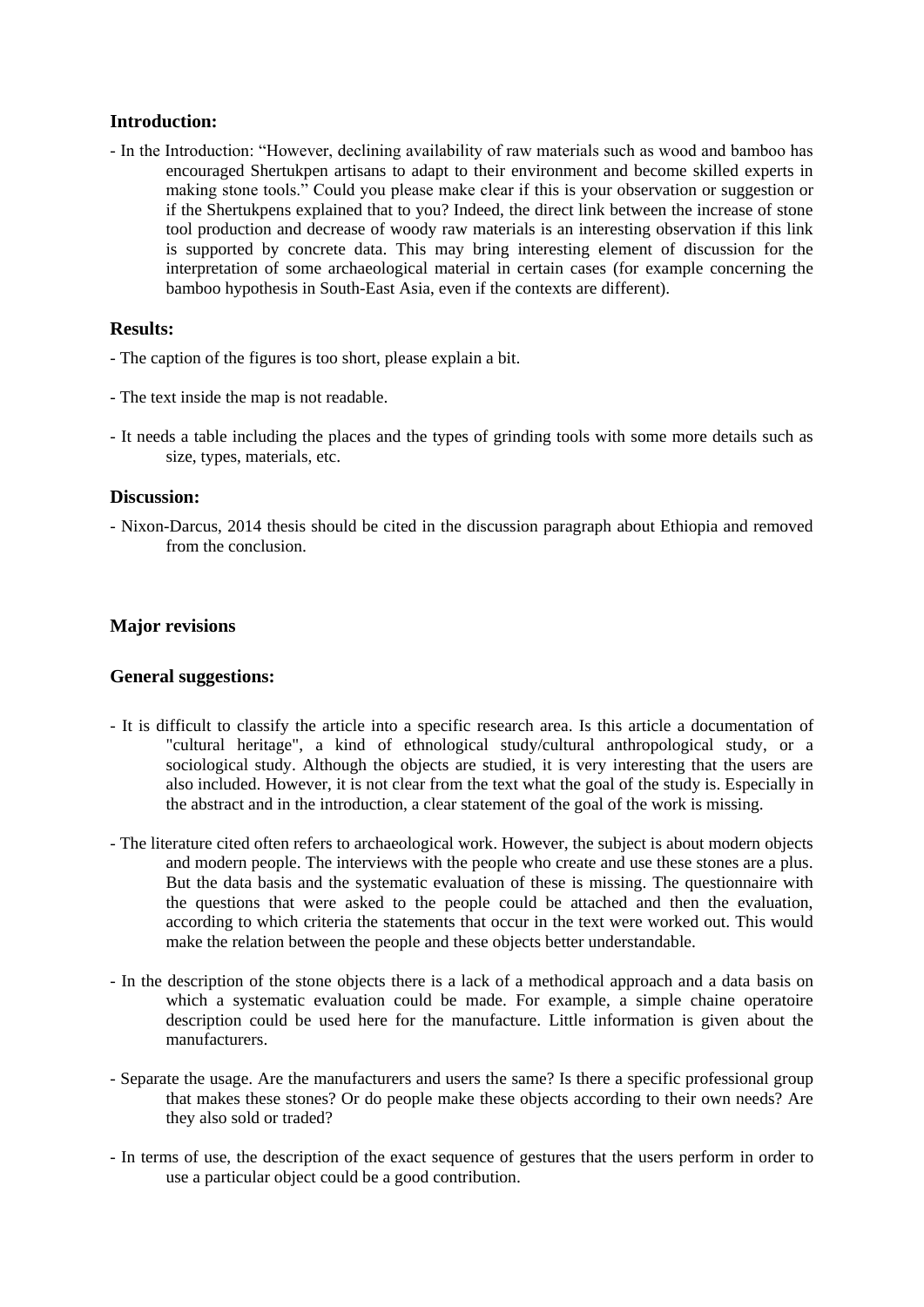- Describe the manufactured product more precisely. All these steps would have to be gone through for each category of stones (once for Ran-thok and once for Ling-chhom).
- Indispensable is to explain why these objects are so unique and why they are worth preserving. While this is implicit in the text, it should be made explicit. This can be done very well with comparisons from the region that could emphasize the special nature of the objects in the study.

## **Points for specific sections:**

#### **Introduction and background:**

- It seems that the authors are introducing the reader to grinding stones and nutting stones technology from Shertukpen tribes. It is easy for the reader to get lost in the section. Particularly in the first paragraph: there is a lack of connection between ideas and some sentences seem isolated in a paragraph that becomes circular and repetitive.
- It is not clear whether the grinding stones and nutting stones technology presented in the introduction refers to a global or particular form of technology or particularly to the one developed by the tribes under study. In this sense, are the raw materials referred to in the second paragraph (beginning in "Nutting stones have...") the ones used in the study region in India or Texas (from the cited author)?
- In the 3rd paragraph authors indicate there are 26 major tribes and proceed to name 15 of them what is the criteria of choice? Rephrase this.
- (last paragraph of intro) Authors indicate that the Shertukpens are "good at wood carving and stone sculpting". Then carry on with "However, declining availability of raw materials such as wood and bamboo has encouraged Shertukpen artisans to adapt to their environment and become skilled experts in making stone tools". - It is not clear whether stone technology is a tradition or a more recent adaptation. Overall, this paragraph is confusing.
- There is a lack of information about the area of study which should be moved to after the intro and before the methods.
- The motivation and question are not clearly presented. The history of grinding stones and their types of tools is poor.

## **Methods:**

- Authors indicate 120 households from 12 villages? Which?
- What questions were included in the interviews? What are the details of the interview population (gender, age, occupation)?

## **Results:**

- It would be interesting to see more details on the interviews described in the method section. Are there differences between villas in terms of raw material used; stone tool mean size; proportion of grinding tools and nutting tools.
- The type of stones is important on the quality of grounded flour and the reason that people choose them is fundamental when you want to do an investigation on the grinding stone. Also, it